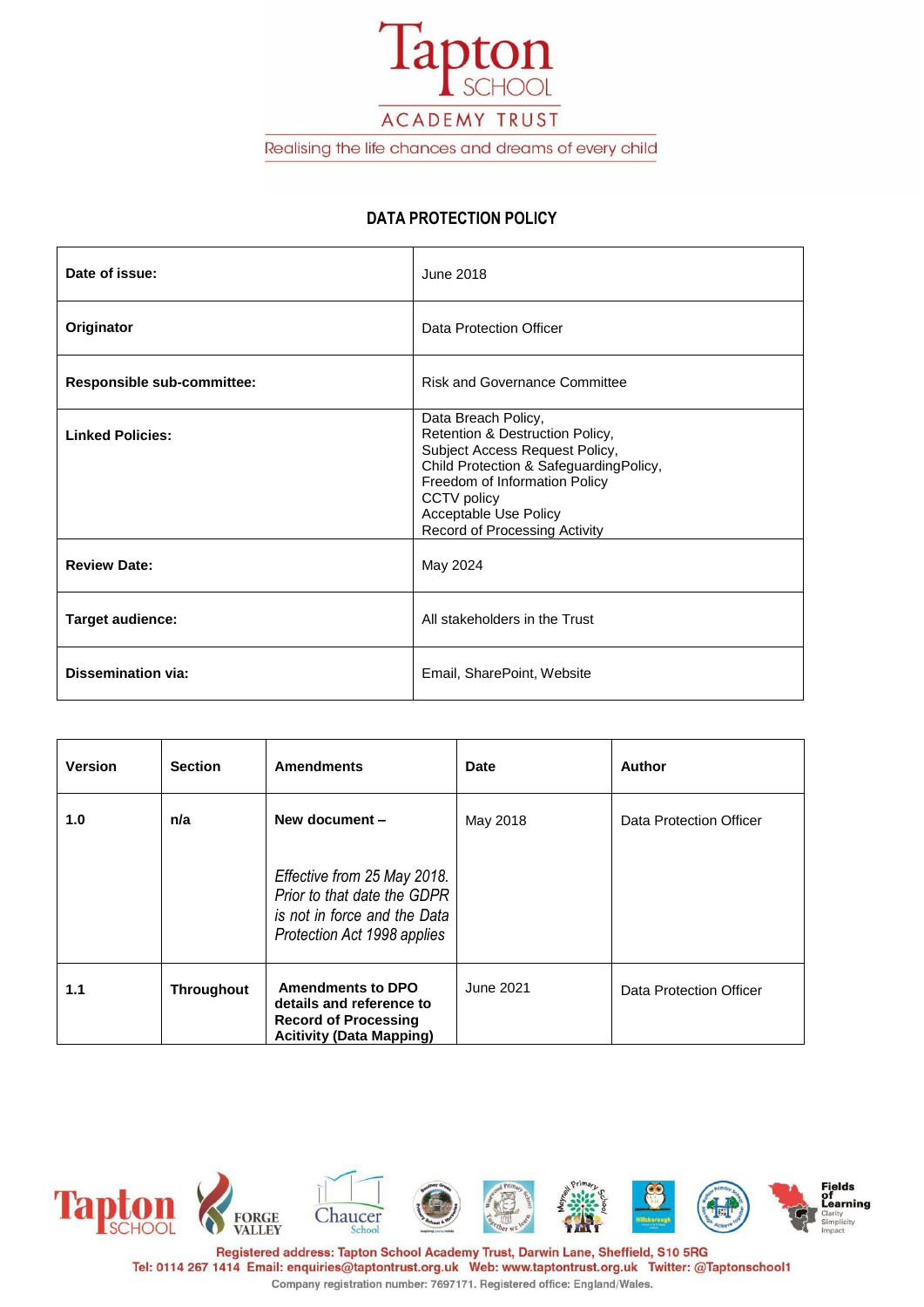## **Contents**

- Policy statement
- About this policy
- Purpose of this Policy
- Definition of Data Protection Terms
- Data Protection Officer
- Data Controller
- Roles and Responsibilities
- Data Protection Principles
- Fair and Lawful Processing
- Processing for Limited Purposes
- Record of Processing Activity
- Notifying Data Subjects
- Adequate, Relevant & Non-Exessive Processing
- Accurate Data
- Biometric Recognition Systems
- Timely Processing
- Processing in line with Date Subjects Rights
- Data Security
- Data Protection Impact Assessments
- Disclosure and Sharing of Personal Information
- Data Breach
- Data Processors
- Images & Videos
- CCTV
- Data Protection by Design & Default
- Changes to this Policy

ANNEX Definition of terms

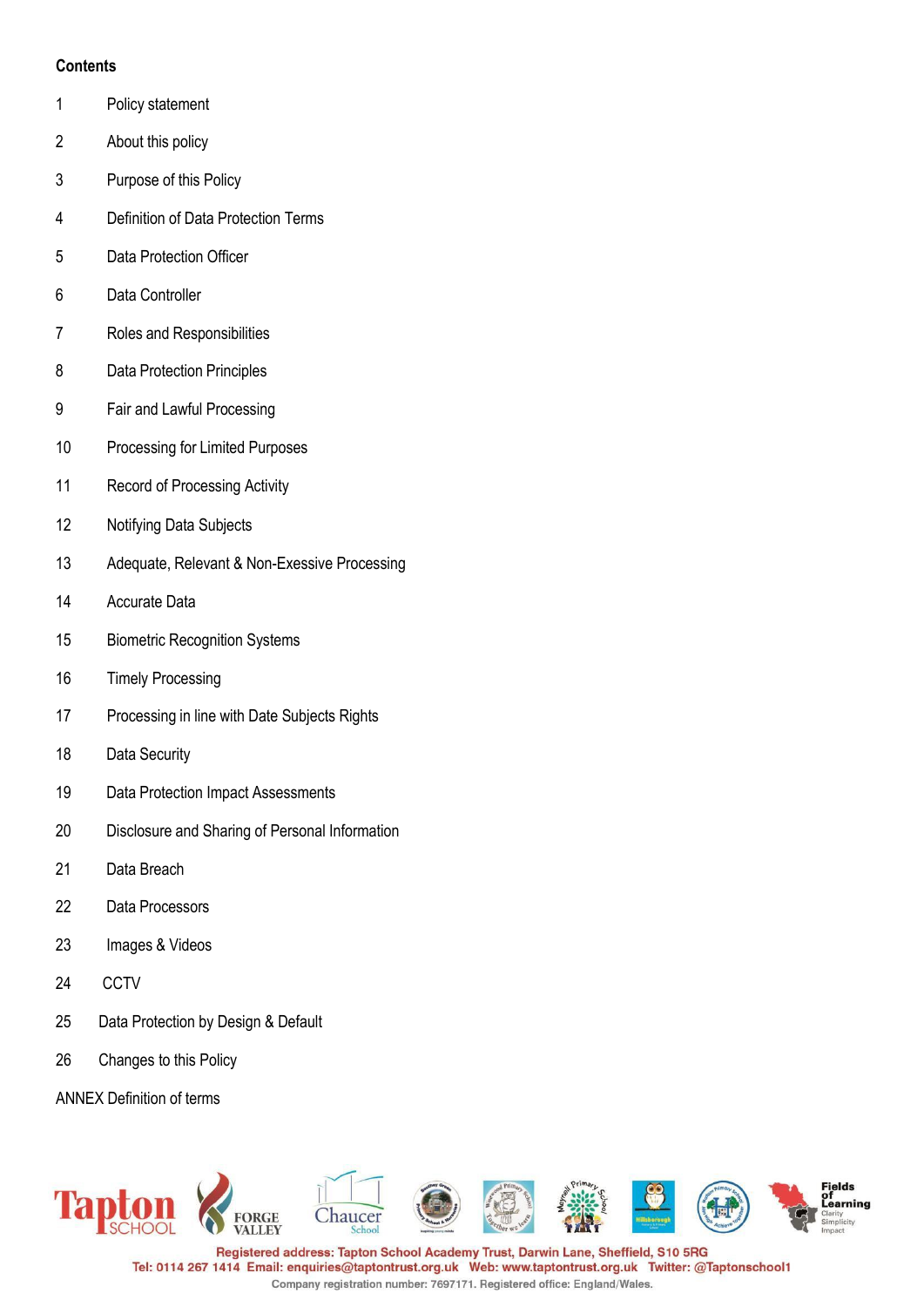## **1 Policy statement**

- 1.1 This policy applies to all personal data, regardless of whether it is in paper or electronic format. Everyone has rights with regard to the way in which their **personal data** is handled. During the course of our activities as a Trust we will collect, store and **process personal data** about our pupils, **workforce**, parents and others. This makes us a **data controller** in relation to that **personal data**.
- 1.2 We are committed to the protection of all **personal data** and **special category personal data** for which we are the **data controller**.
- 1.3 The law imposes significant fines for failing to lawfully **process** and safeguard **personal data** and failure to comply with this policy may result in those fines being applied.
- 1.4 All members of our **workforce** must comply with this policy when **processing personal data** on our behalf. Any breach of this policy may result in disciplinary or other action.
- 1.5 We aim to ensure that all personal data collected about staff, students, parents (for the purposes of this policy the term parents includes parents, guardians and carers), governors and others is stored and processed in accordance with legislation.

## **2 About this policy**

- 2.1 The types of **personal data** that we may be required to handle include information about pupils, parents, our **workforce**, and others that we deal with. The **personal data** which we hold is subject to certain legal safeguards specified in the General Data Protection Regulation ('**GDPR**'), the Data Protection Act 2018, and other regulations (together '**Data Protection Legislation**').
- 2.2 It is based on guidance from the Information Commissioners Office (ICO).

#### 3 This policy and any other documents referred to in it set out the basis on which we will process any personal data we **collect from data subjects, or that is provided to us by data subjects or other sources.**

- 3.1 This policy does not form part of any employee's contract of employment and may be amended at any time.
- 3.2 This policy sets out rules on data protection and the legal conditions that must be satisfied when we process **personal data**.

## **4 Definition of data protection terms**

4.1 All defined terms in this policy are indicated in **bold** text, and a list of definitions is included in the Annex to this policy.

## **5 Data Protection Officer**

5.1 As a Trust we are required to appoint a Data Protection Officer ("DPO"). Our DPO can be contacted at:

## [dataprotectionofficer@taptontrust.org.uk](mailto:dataprotectionofficer@taptontrust.org.uk)

- 5.2 The DPO is responsible for ensuring compliance with the Data Protection Legislation and with this policy. Any questions about the operation of this policy or any concerns that the policy has not been followed should be referred in the first instance to the DPO.
	- 5.3 The DPO is also the central point of contact for all **data subjects** and others in relation to matters of data protection.

## **6 Data Controller**

6.1 The Trust processes personal data relating to parents, pupils, staff, Trustees, governors, visitors, contractors and others

and therefore is a data controller.

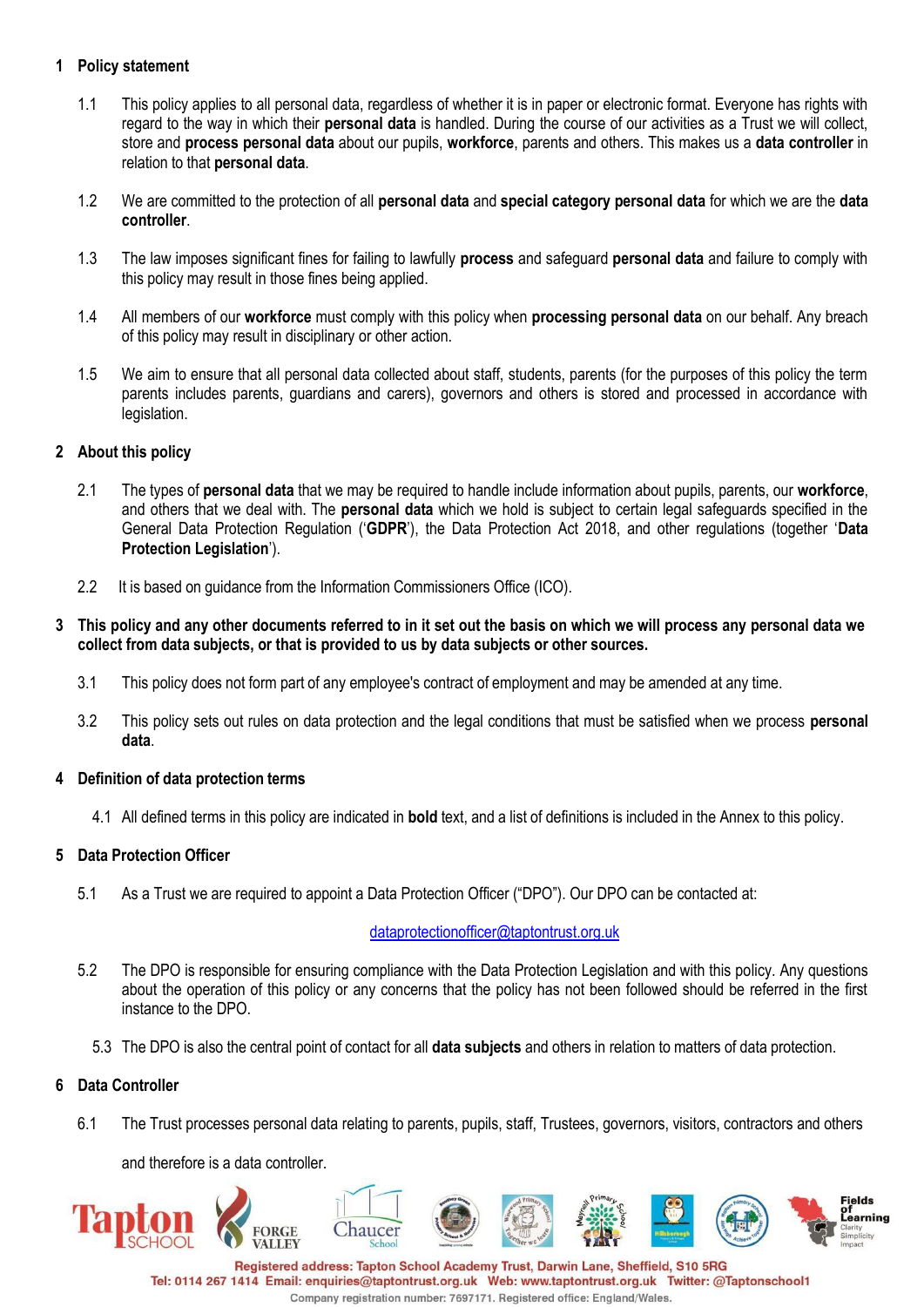6.2 The Trust is registered as a data controller with the ICO.

## **7 Roles and responsibilities**

7.1 This policy applies to **all workforce of the** Trust, and to external organisations or individuals working on our behalf. Staff who do not comply with this policy may face disciplinary action.

# *Trust Board*

7.2 The Trust Board has overall responsibility for ensuring compliance with all relevant data protection obligations.

# *Data Protection Officer*

- 7.3 The data protection officer (DPO) is responsible for overseeing the implementation of this policy, monitoring our compliance with data protection law, and developing related policies and guidelines where applicable.
- 7.4 The DPO is responsible for creating, maintaining, and auditing the Trust's **Record of Processing Activity**
- 7.5 They will provide an annual report of their activities directly to the CEO and the Trust Board and, where relevant, report to the board their advice and recommendations on Trust data protection issues.
- 7.6 The DPO is also the first point of contact for individuals whose data the Trust processes, and for the ICO. Full details of the DPO's responsibilities are set out in their job description.
- 7.7 Our DPO is Bruce & Butler Ltd and our Deputy DPO is John Dean. They are contactable via:

# [dataprotectionofficer@taptontrust.org.uk](mailto:dataprotectionofficer@taptontrust.org.uk)

## *School Managers/Data Privacy manager and Headteacher*

7.8 The School manager and Headteacher of each school acts as the representative of the data controller on a day-to-day basis.

## *All staff*

- 7.9 Staff are responsible for:
	- Collecting, storing and processing any personal data in accordance with this policy
	- Informing the Trust of any changes to their personal data, such as a change of address
	- Contacting the DPO in the following circumstances:

ORGE

- With any questions about the operation of this policy, data protection law, retaining personal data or keeping personal data secure
- If they have any concerns that this policy is not being followed
- If they are unsure whether or not they have a lawful basis to use personal data in a particular way
- If they need to rely on or capture consent, draft a privacy notice, deal with data protection rights invoked by an individual, or transfer personal data outside the European Economic Area
- If there has been a data breach see Data Breach Policy available on [www.taptontrust.org.uk](http://www.taptontrust.org.uk/)
- Whenever they are engaging in a new activity that may affect the privacy rights of individuals
- If they need help with any contracts or sharing personal data with third parties

## **8 Data protection principles**

 $\Gamma$ 

- **8.1** Anyone **processing personal data** must comply with the data protection principles. These provide that **personal data** must be:
	- 8.1.1 **Processed** fairly and lawfully and transparently in relation to the **data subject**;

haucer



Fields<br>of of<br>Learning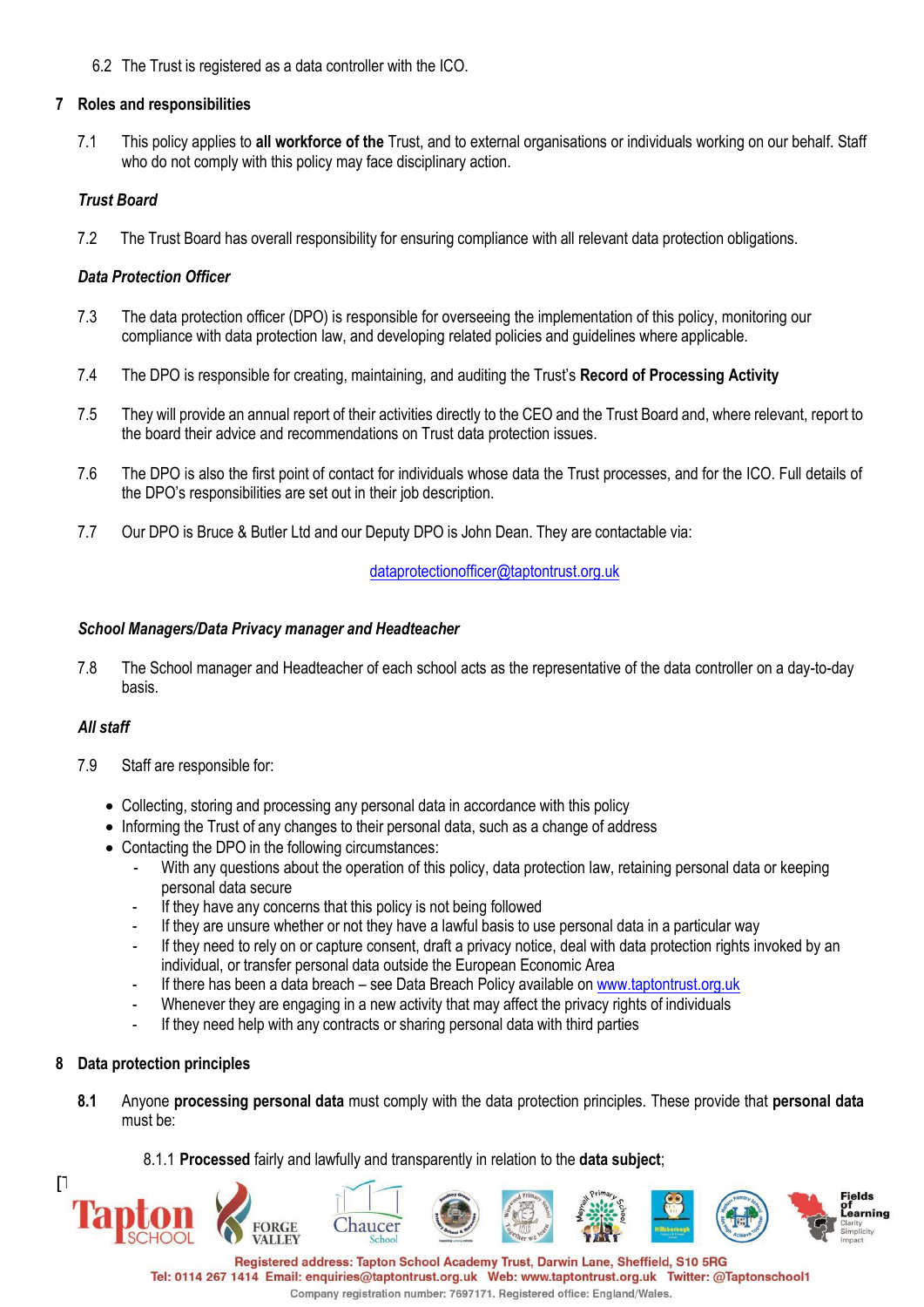- 8.1.2 **Processed** for specified, lawful purposes and in a way which is not incompatible with those purposes;
- 8.1.3 Adequate, relevant and not excessive for the purpose;
- 8.1.4 Accurate and up to date;
- 8.1.5 Not kept for any longer than is necessary for the purpose; and
- 8.1.6 **Processed** securely using appropriate technical and organisational measures.

#### 8.2 **Personal Data** must also:

- 8.2.1 Be **processed** in line with **data subjects'** rights;
- 8.2.2 Not be transferred to people or organisations situated in other countries without adequate protection.
- 8.3 We will comply with these principles in relation to any **processing** of **personal data** by the Trust.

#### **9 Fair and lawful processing**

- 9.1 Data Protection Legislation is not intended to prevent the **processing** of **personal data**, but to ensure that it is done fairly and without adversely affecting the rights of the **data subject**.
- 9.2 For **personal data** to be **processed** fairly, **data subjects** must be made aware:
	- 9.2.1 That the **personal data** is being **processed**;
	- 9.2.2 Why the **personal data** is being **processed**;
	- 9.2.3 What the lawful basis is for that **processing** (see below);
	- 9.2.4 Whether the **personal data** will be shared, and if so with whom;
	- 9.2.5 The period for which the **personal data** will be held;
	- 9.2.6 The existence of the **data subject's** rights in relation to the **processing** of that **personal data**; and
	- 9.2.7 The right of the **data subject** to raise a complaint with the Information Commissioner's Office in relation to any **processing**.
- 9.3 We will only obtain such **personal data** as is necessary and relevant to the purpose for which it was gathered, and will ensure that we have a lawful basis for any **processing**.
- 9.4 For **personal data** to be **processed** lawfully, it must be **processed** on the basis of one of the legal grounds set out in the Data Protection Legislation. We will normally **process personal data** under the following legal grounds:
	- 9.4.1 Where the **processing** is necessary for the performance of a contract between us and the **data subject**, such as an employment contract;
	- 9.4.2 Where the **processing** is necessary to comply with a legal obligation that we are subject to, (e.g the Education Act 2011);
	- 9.4.3 Where the law otherwise allows us to **process** the **personal data** or we are carrying out a task in the public interest; and
	- 9.4.4 Where none of the above apply then we will seek the consent of the **data subject** to the **processing** of their **personal data.**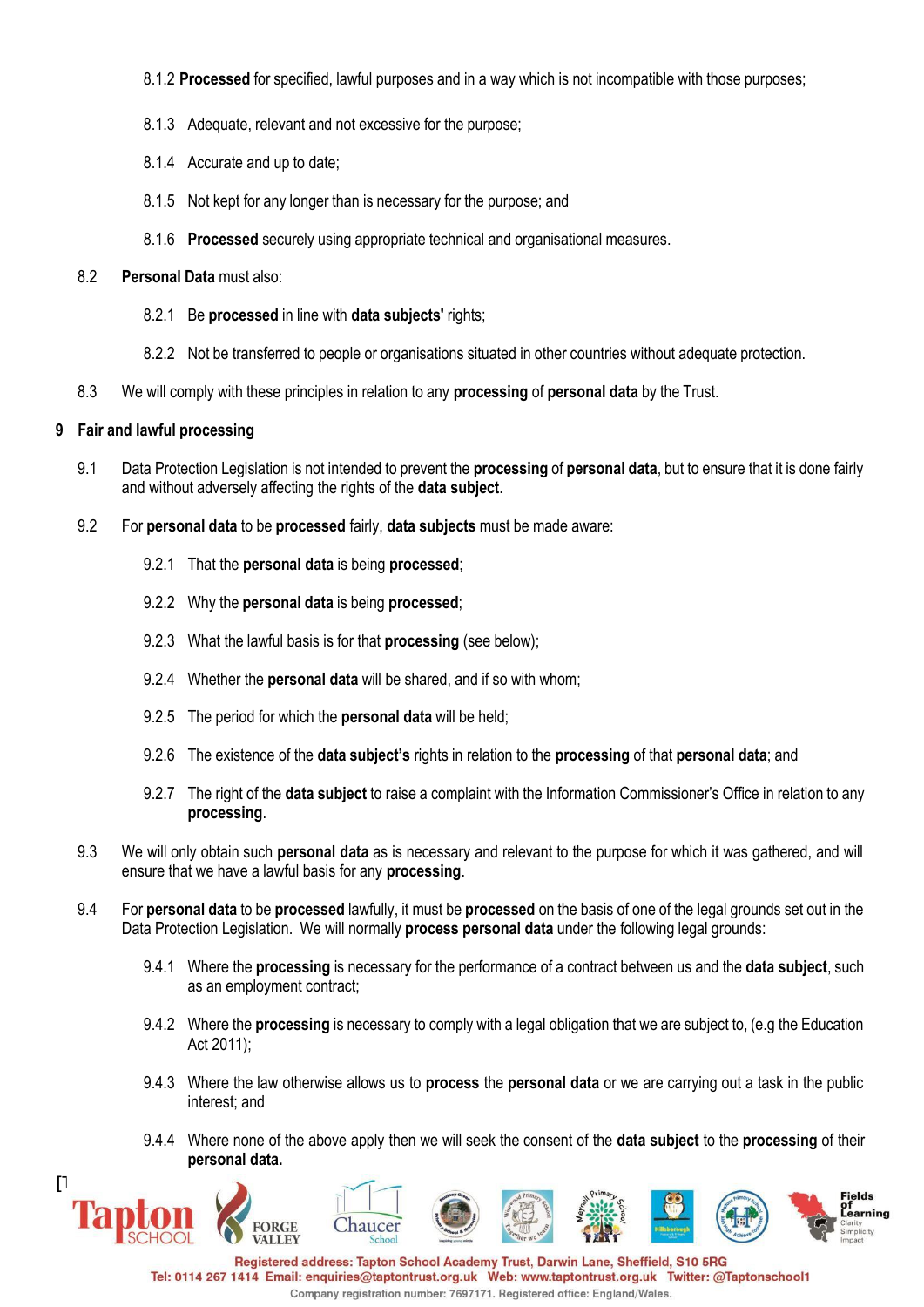- 9.5 When **special category personal data** is being processed then an additional legal ground must apply to that processing.
	- 9.5.1 Where the **processing** is necessary for employment law purposes, for example in relation to sickness absence;
	- 9.5.2 Where the **processing** is necessary for reasons of substantial public interest, for example for the purposes of equality of opportunity and treatment;
	- 9.5.3 Where the **processing** is necessary for health or social care purposes, for example in relation to pupils with medical conditions or disabilities; and
	- 9.5.4 Where none of the above apply then we will seek the consent of the **data subject** to the **processing** of their **special category personal data**.
- 9.6 We will inform **data subjects** of the above matters by way of appropriate privacy notices which shall be provided to them when we collect the data or as soon as possible thereafter, unless we have already provided this information such as at the time when a pupil joins us.
- 9.7 If any **data user** is in doubt as to whether they can use any **personal data** for any purpose then they must contact the DPO before doing so.

#### *Vital Interests*

9.8 There may be circumstances where it is considered necessary to **process personal data** or **special category personal data** in order to protect the vital interests of a **data subject**. This might include medical emergencies where the **data subject** is not in a position to give consent to the **processing**. We believe that this will only occur in very specific and limited circumstances. In such circumstances we would usually seek to consult with the DPO in advance, although there may be emergency situations where this does not occur.

#### *Consent*

- 9.9 Where none of the other bases for **processing** set out above apply then the Trust must seek the consent of the **data subject** before **processing** any **personal data** for any purpose.
- 9.10 There are strict legal requirements in relation to the form of consent that must be obtained from **data subjects**.
- 9.11 As part of our Trust activities, we may take photographs and record images of individuals within our Trust. When pupils and or our Workforce join the Trust a consent form will be required to be completed in relation to them. This consent form deals with the taking and use of photographs and videos of them, amongst other things. Where appropriate third parties may also be required to complete a consent form.
- 9.12 In relation to all pupils under the age of 13 years old we will seek consent from an individual with parental responsibility for that pupil.
- 9.13 We will generally seek consent directly from a pupil who has reached the age of 13, however we recognise that this may not be appropriate in certain circumstances and therefore may be required to seek consent from and individual with parental responsibility.
- 9.14 In relation to students under the age of 18 we do not require student consent to issue reports and performance information to parents. In addition, information (such as attendance, behaviour and safeguarding children at risk) does not require student consent for it to be shared with parents/relevant authorities.
- 9.15 If consent is required for any other **processing** of **personal data** of any **data subject** then the form of this consent must:
	- 9.15.1 Inform the **data subject** of exactly what we intend to do with their **personal data**;
	- 9.15.2 Require them to positively confirm that they consent we cannot ask them to opt-out rather than opt-in; and

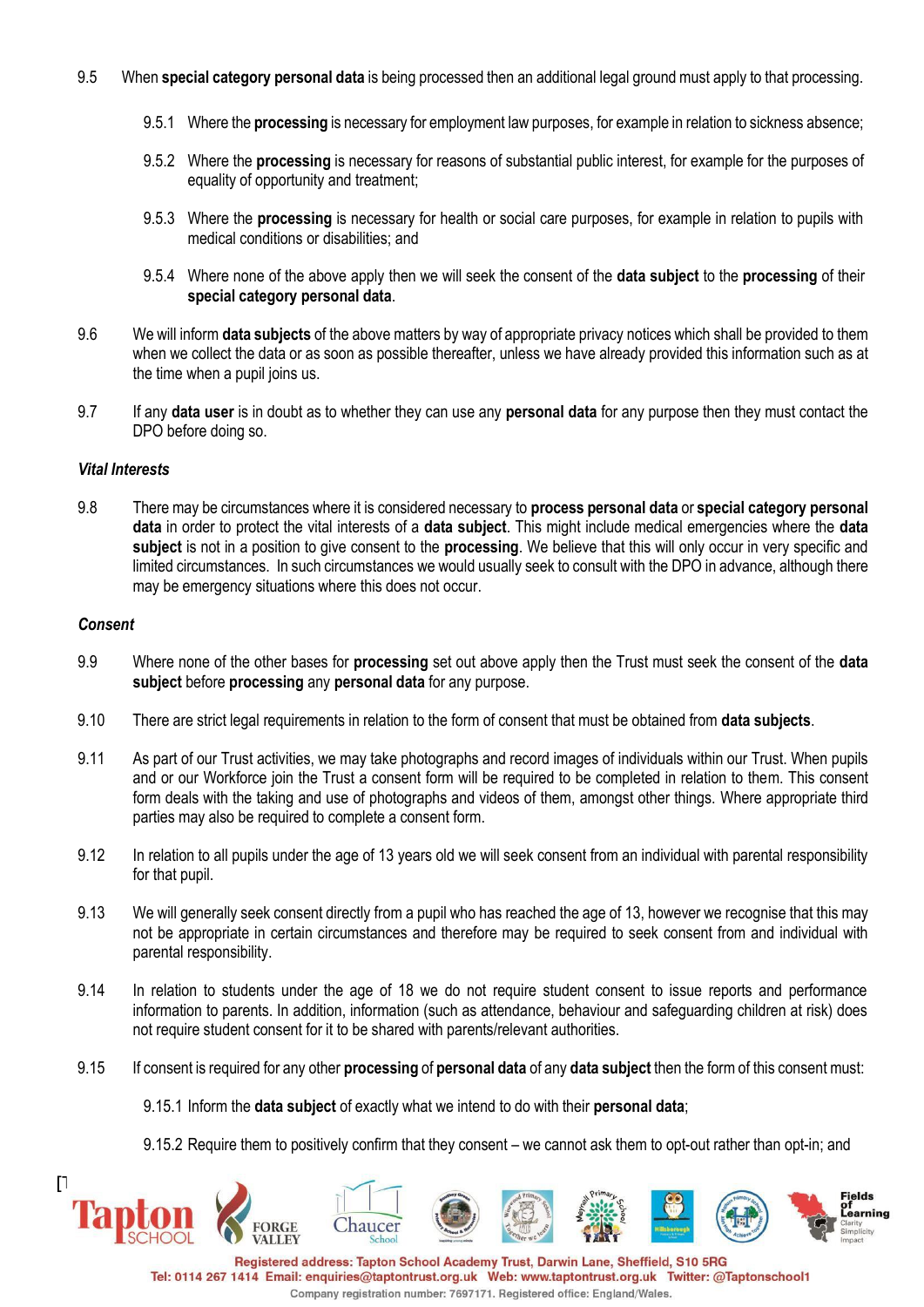- 9.16 Inform the **data subject** of how they can withdraw their consent
- 9.17 . Any consent must be freely given, which means that we cannot make the provision of any goods or services or other matter conditional on a **data subject** giving their consent.
- 9.18 The DPO must always be consulted in relation to any consent form before consent is obtained.
- 9.19 A record must always be kept of any consent, including how it was obtained and when.

#### **10 Processing for limited purposes**

- 10.1 In the course of our activities as a Trust, we may collect and **process** the **personal data** set out in our Schedule of Processing Activities. This may include **personal data** we receive directly from a **data subject** (for example, by completing forms or by corresponding with us by mail, phone, email or otherwise) and **personal data** we receive from other sources (including, for example, local authorities, other schools, parents, other pupils or members of our **workforce**).
- 10.2 We will only **process personal data** for the specific purposes set out in our Record of Processing Activities or for any other purposes specifically permitted by Data Protection Legislation or for which specific consent has been provided by the data subject.

#### **11 Record of Processing Activity**

- 11.1 We have created a record of all uses of personal data by the Trust in line with our GDPR obligation to create and maintain a Record of Processing Activity.
- 11.2 The Data Protection Officer regularly reviews the record against processing activities, policies and procedures to ensure that it remains accurate and up to date.

#### **12 Notifying data subjects**

- 12.1 If we collect **personal data** directly from **data subjects**, we will inform them about:
	- 11.1.1 Our identity and contact details as **Data Controller** and those of the DPO;
	- 11.1.2 The purpose or purposes and legal basis for which we intend to **process** that **personal data**;
	- 11.1.3 The types of third parties, if any, with which we will share or to which we will disclose that **personal data**;
	- 11.1.4 Whether the **personal data** will be transferred outside the European Economic Area ('**EEA**') and if so the safeguards in place;
	- 11.1.5 The period for which their **personal data** will be stored, by reference to our Retention and Destruction Policy;
	- 11.1.6 The existence of any automated decision making in the **processing** of the **personal data** along with the significance and envisaged consequences of the **processing** and the right to object to such decision making; and
	- 11.1.7 The rights of the **data subject** to object to or limit processing, request information, request deletion of information or lodge a complaint with the ICO.
- 12.2 Unless we have already informed **data subjects** that we will be obtaining information about them from third parties (for example in our privacy notices), then if we receive **personal data** about a **data subject** from other sources, we will provide the **data subject** with the above information as soon as possible thereafter, informing them of where the **personal data** was obtained from except for information relating to third parties in the form of emergency contact details. In these cases parents are required to obtain the consent of any third party whose details they provide to the Trust for these purposes. This is referenced in our consent form.

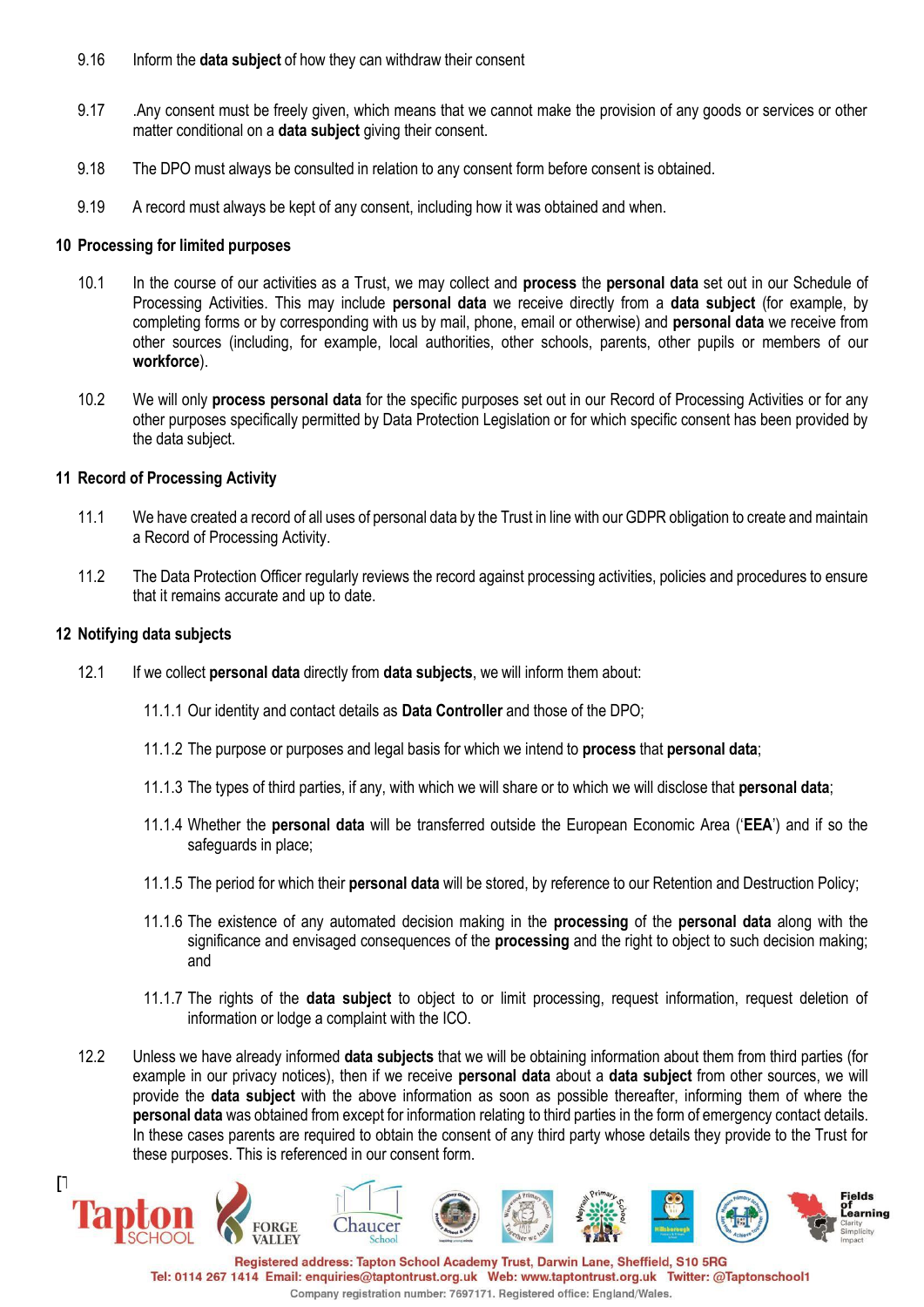#### **13 Adequate, relevant and non-excessive processing**

13.1 We will only collect **personal data** to the extent that it is required for the specific purpose notified to the **data subject**, unless otherwise permitted by Data Protection Legislation.

## **14 Accurate data**

- 14.1 We will ensure that **personal data** we hold is accurate and kept up to date.
- 14.2 We will take reasonable steps to destroy or amend inaccurate or out-of-date data.
- 14.3 **Data subjects** have a right to have any inaccurate **personal data** rectified. See further below in relation to the exercise of this right.

#### **15 Biometric recognition systems**

- 15.1 Where we use pupils' and adult learners' biometric data as part of an automated biometric recognition system (for example, pupils use fingerprints to receive food in Trust canteens/ food outlets instead of paying with cash) we will comply with the requirements of the Protection of Freedoms Act 2012.
- 15.2 Parents will be notified before any biometric recognition system is put in place or before their child first takes part in it. The Trust will get written consent from at least one parent or carer before we take any biometric data from their child and first process it.
- 15.3 Parents and pupils have the right to choose not to use the Trust's biometric system(s). We will provide alternative means of accessing the relevant services for those pupils. For example, pupils can pay for food in Trust canteens/ food outlets in cash at each transaction if they wish.
- 15.4 Parents and pupils can object to participation in the Trust's biometric recognition system(s), or withdraw consent, at any time, and we will make sure that any relevant data already captured is deleted.
- 15.5 As required by law, if a pupil refuses to participate in, or continue to participate in, the processing of their biometric data, we will not process that data irrespective of any consent given by the pupil's parent(s)/carer(s).
- 15.6 Where staff members or other adults use the Trust's biometric system(s), we will also obtain their consent before they first take part in it, and provide alternative means of accessing the relevant service if they object. Staff and other adults can also withdraw consent at any time, and the Trust will delete any relevant data already captured.

## **16 Timely processing**

16.1 We will not keep **personal data** longer than is necessary for the purpose or purposes for which they were collected. We will take all reasonable steps to destroy, or erase from our systems, all **personal data** which is no longer required.

## **17 Processing in line with data subject's rights**

- 17.1 We will **process** all **personal data** in line with **data subjects'** rights, in particular their right to:
	- 16.1.1 Request access to any **personal data** we hold about them;
	- 16.1.2 Object to the **processing** of their **personal data**, including the right to object to direct marketing;
	- 16.1.3 Have inaccurate or incomplete **personal data** about them rectified;
	- 16.1.4 Restrict **processing** of their **personal data**;
	- 16.1.5 Have **personal data** we hold about them erased

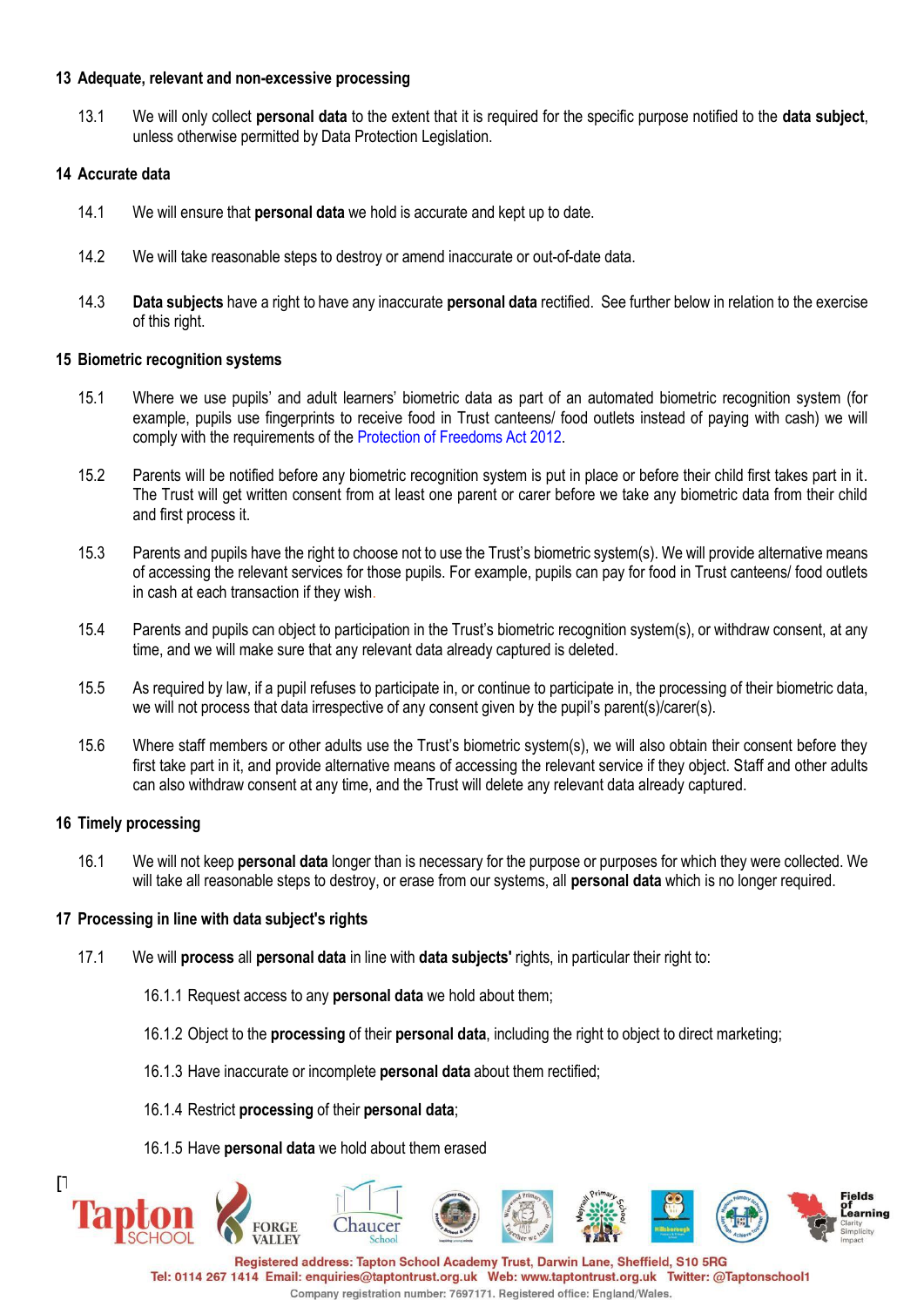#### 16.1.6 Have their **personal data** transferred; and

16.1.7 Object to the making of decisions about them by automated means.

### *The Right of Access to Personal Data*

17.2 **Data subjects** may request access to all **personal data** we hold about them. Such requests will be considered in line with the schools Subject Access Request Policy available on [www.taptontrust.org.uk](http://www.taptontrust.org.uk/)

## *The Right to Object*

- 17.3 In certain circumstances **data subjects** may object to us **processing** their **personal data**. This right may be exercised in relation to **processing** that we are undertaking on the basis of a legitimate interest or in pursuit of a statutory function or task carried out in the public interest.
- 17.4 An objection to **processing** does not have to be complied with where the Trust can demonstrate compelling legitimate grounds which override the rights of the **data subject**.
- 17.5 Such considerations are complex and must always be referred to the DPO upon receipt of the request to exercise this right.
- 17.6 In respect of direct marketing any objection to **processing** must be complied with.
- 17.7 The Trust is not however obliged to comply with a request where the **personal data** is required in relation to any claim or legal proceedings.
- 17.8 The requirement to act in accordance with the wishes and feelings of the child will be overridden if they are at risk of significant harm.

#### *The Right to Rectification*

- 17.9 If a **data subject** informs the Trust that **personal data** held about them by the Trust is inaccurate or incomplete then we will consider that request and provide a response within one month.
- 17.10 If we consider the issue to be too complex to resolve within that period then we may extend the response period by a further two months. If this is necessary then we will inform the **data subject** within one month of their request that this is the case.
- 17.11 We may determine that any changes proposed by the **data subject** should not be made. If this is the case then we will explain to the **data subject** why this is the case. In those circumstances we will inform the **data subject** of their right to complain to the Information Commissioner's Office at the time that we inform them of our decision in relation to their request.

#### *The Right to Restrict Processing*

- 17.12 **Data subjects** have a right to "block" or suppress the **processing** of **personal data**. This means that the Trust can continue to hold the **personal data** but not do anything else with it.
- 17.13 The Trust must restrict the **processing** of **personal data**:
	- 16.13.1 Where it is in the process of considering a request for **personal data** to be rectified (see above);
	- 16.13.2 Where the Trust is in the process of considering an objection to processing by a **data subject**;
	- 16.13.3 Where the **processing** is unlawful but the **data subject** has asked the Trust not to delete the **personal data**; and

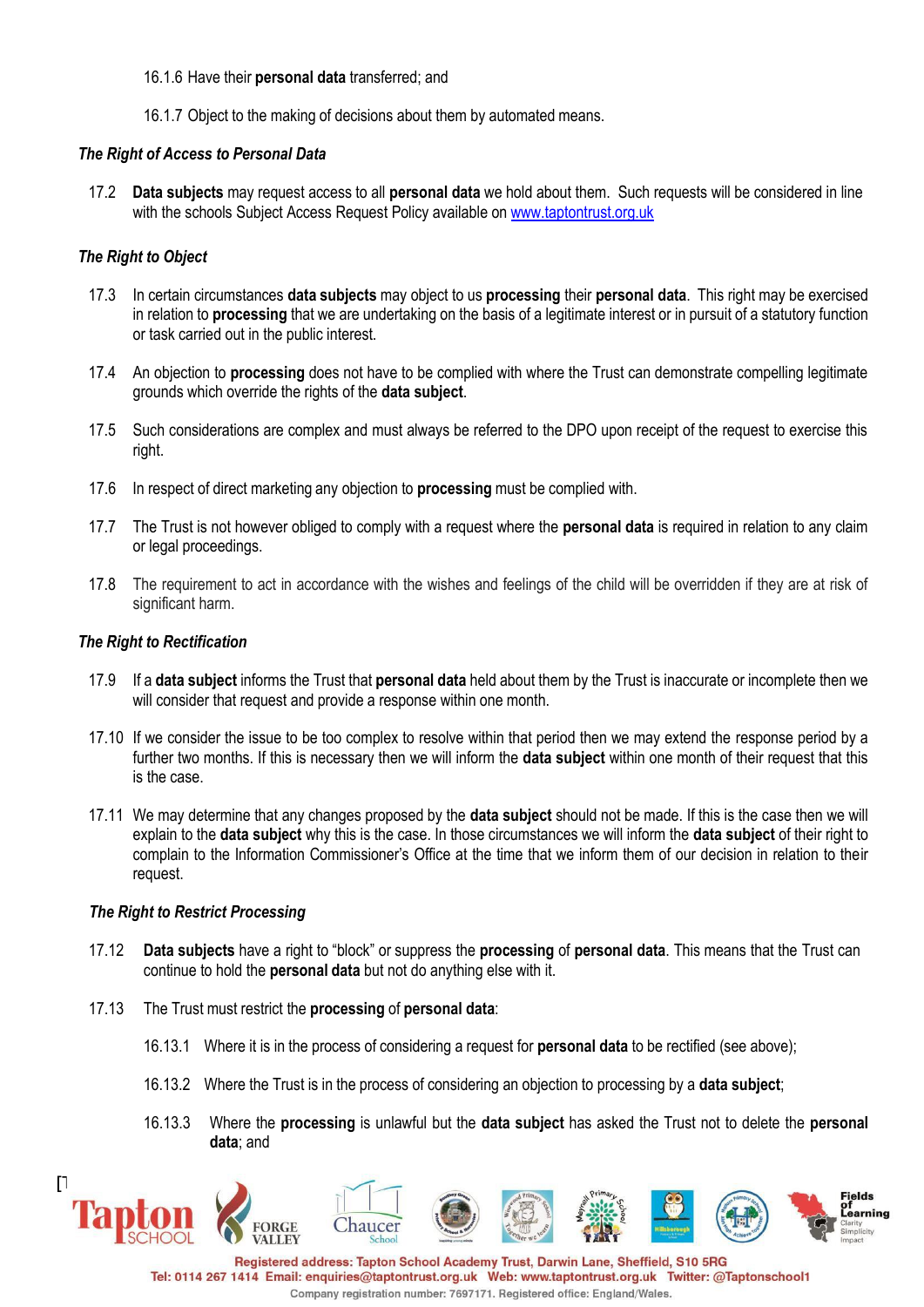- 16.13.4 Where the Trust no longer needs the **personal data** but the **data subject** has asked the Trust not to delete the **personal data** because they need it in relation to a legal claim, including any potential claim against the Trust.
- 17.14 If the Trust has shared the relevant **personal data** with any other organisation then we will contact those organisations to inform them of any restriction, unless this proves impossible or involves a disproportionate effort.
- 17.15 The DPO must be consulted in relation to requests under this right.

## *The Right to Be Forgotten*

- 17.16 **Data subjects** have a right to have **personal data** about them held by the Trust erased only in the following circumstances:
	- 16.16.1 Where the **personal data** is no longer necessary for the purpose for which it was originally collected;
	- 16.16.2 When a **data subject** withdraws consent which will apply only where the Trust is relying on the individuals consent to the **processing** in the first place;
	- 16.16.3 When a **data subject** objects to the **processing** and there is no overriding legitimate interest to continue that **processing** – see above in relation to the right to object;
	- 16.16.4 Where the **processing** of the **personal data** is otherwise unlawful;
	- 16.16.5 When it is necessary to erase the **personal data** to comply with a legal obligation;
- **17.17** The Trust is not required to comply with a request by a **data subject** to erase their **personal data** if the **processing** is taking place:
	- 16.17.1 To exercise the right of freedom of expression or information;
	- 16.17.2 To comply with a legal obligation for the performance of a task in the public interest or in accordance with the law;
	- 16.17.3 For public health purposes in the public interest;
	- 16.17.4 For archiving purposes in the public interest, research or statistical purposes; or
	- 16.17.5 In relation to a legal claim.
- 17.18 If the Trust has shared the relevant personal data with any other organisation then we will contact those organisations to inform them of any erasure, unless this proves impossible or involves a disproportionate effort.
- 17.19 The DPO must be consulted in relation to requests under this right.

## *Right to Data Portability*

- 17.20 In limited circumstances a **data subject** has a right to receive their **personal data** in a machine readable format, and to have this transferred to other organisation.
- 17.21 If such a request is made then the DPO must be consulted.

## **18 Data security**

18.1 We will take appropriate security measures against unlawful or unauthorised processing of **personal data**, and against the accidental loss of, or damage to, **personal data**.



Company registration number: 7697171. Registered office: England/Wales.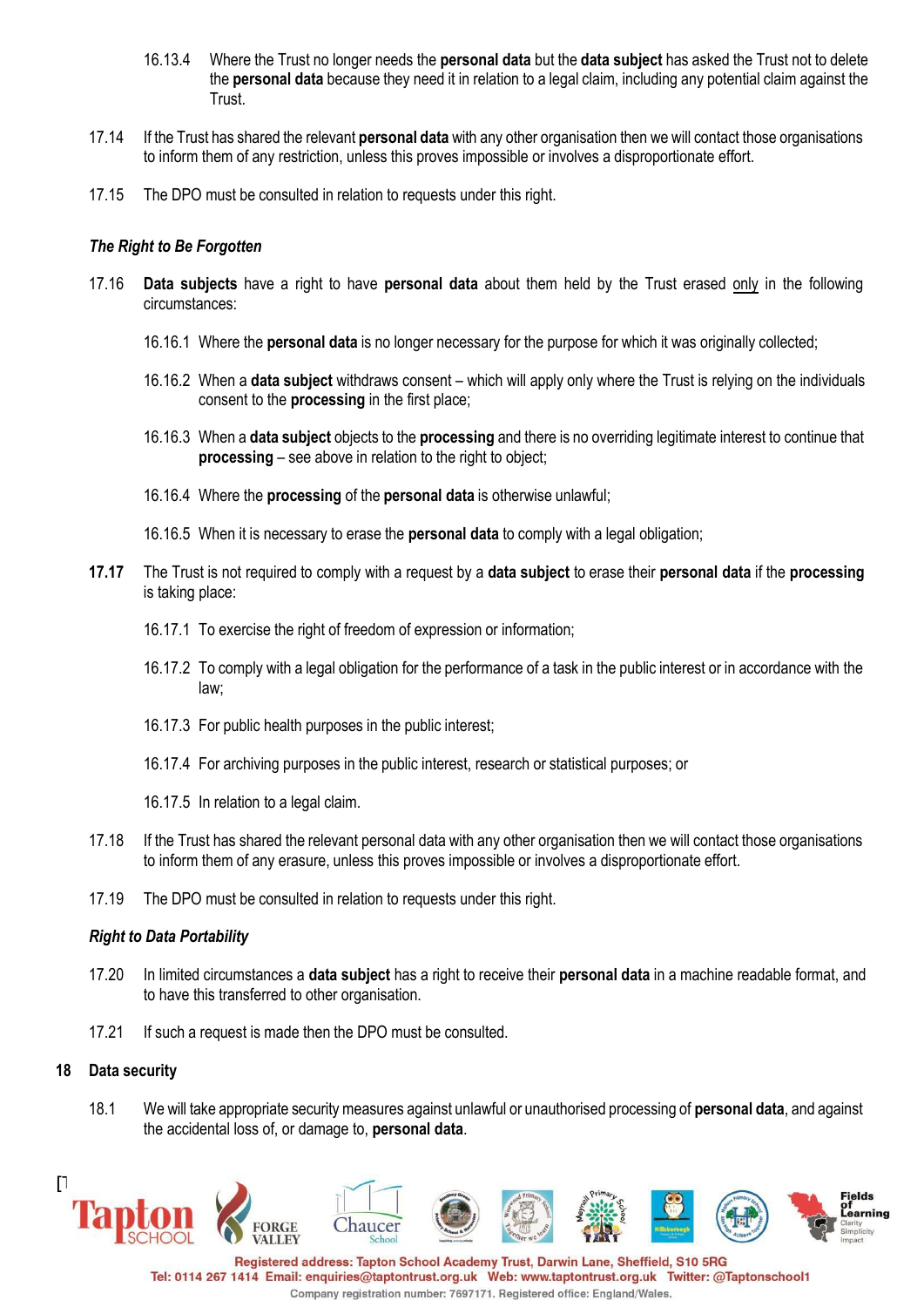- 18.2 We will put in place procedures and technologies to maintain the security of all **personal data** from the point of collection to the point of destruction.
- 18.3 Security procedures include:
	- 17.3.1 **Entry controls.** Any stranger seen in entry-controlled areas should be reported to the school office manager or Headteacher.
	- 17.3.2 **Computer Systems** are designed with adequate security and access levels in place to preserve confidentiality.
	- 17.3.3 **Portable devices such as laptops, phones** are kept securely when not in use
	- **17.3.4 Encryption software is used to protect all portable devices**
	- **17.3.5 Emails including personal data are encrypted**
	- 17.3.6 **USB and external memory devices.** The use of personal data on such devices should be limited and avoided where at all possible. If devices are used they must be encrypted and kept in a secure location at all times.
	- 17.3.7 **Passwords or finger print recognition** must be in place on all devices (including personal devices with Trust data). Password must be a minimum of 8 characters, including numbers and capital letters. Passwords must not be shared with anyone
	- 17.3.8 **Sharing data.** Where we share data with third parties we ensure it is stored, transferred and adequately protected as detailed in section 18.3
	- 17.3.9 **Personal devices, personal paper files.** Staff, pupils, trustees etc. who store information on personal files or devices must apply the same security procedures
	- 17.3.10 **Paper records** will be managed so that access is restricted to those who need to use the information and are stored in secure locations to prevent unauthorised access.
	- 17.3.11 **Papers containing personal data** must not be left on desks, tables, notice boards or anywhere that has general access.
	- 17.3.12 **Secure lockable desks and cupboards.** Desks and cupboards should be kept locked if they hold confidential information of any kind. (Personal information is always considered confidential.)
	- 17.3.13 **Methods of disposal.** Paper documents should be shredded and/or disposed of in confidential waste. Digital storage devices should be physically destroyed when they are no longer required. IT assets must be disposed of in accordance with the Information Commissioner's Office guidance on the disposal of IT assets.
	- 17.3.14 **Equipment.** Data users must ensure that individual monitors do not show confidential information to passersby and that they lock their PC when it is left unattended.
	- 17.3.15 **Working away from the school premises – paper documents.** Documents in transit must always be kept with you and not left unattended. At your destination the information must be kept in a secure location.
	- **17.3.16 Working away from the school premises - electronic working.** Working from home must always be on a secure network/Wi-Fi. Computers or laptops must be password protected and be locked when unattended. Downloads containing personal must not be made to personal devices or computers**.**
	- 17.3.17 **Document printing.** Documents containing **personal data** must be collected immediately from printers and not left on photocopiers.
	- 17.3.18 **Training**. All workers will receive Data Protection training.

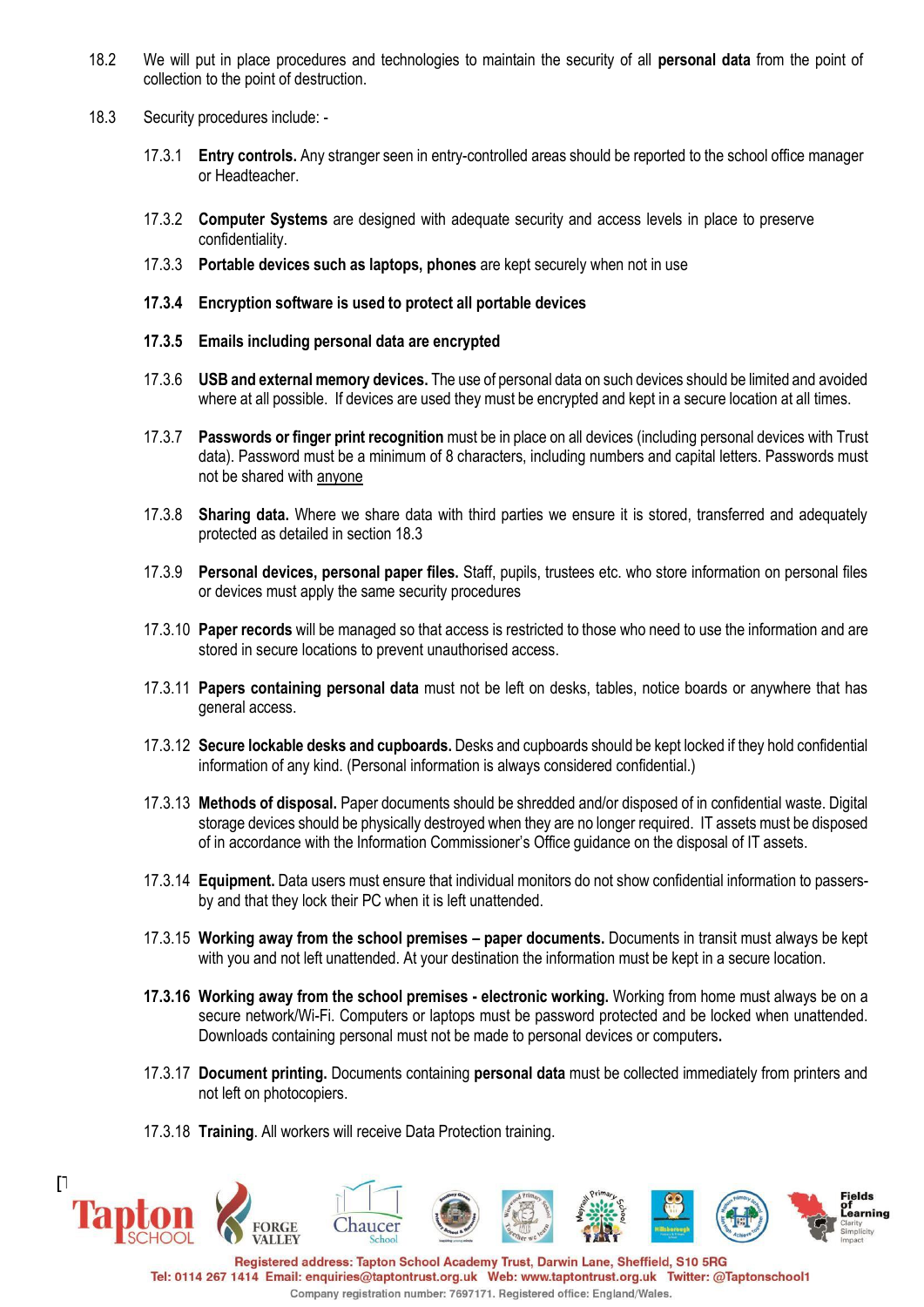- 17.3.19 **Photographs** are kept securely. Any photographs taken on a personal device for the purposes of publicity are deleted immediately once the photograph has been published
- 18.4 Any member of staff found to be in breach of the above security measures may be subject to disciplinary action.

### **19 Data Protection Impact Assessments**

- 19.1 The Trust takes data protection very seriously, and will consider and comply with the requirements of Data Protection Legislation in relation to all of its activities whenever these involve the use of personal data, in accordance with the principles of data protection by design and default.
- 19.2 In certain circumstances the law requires us to carry out detailed assessments of proposed **processing**. This includes where we intend to use new technologies which might pose a high risk to the rights of **data subjects** because of the types of data we will be **processing** or the way that we intend to do so.
- 19.3 The Trust will complete an assessment of any such proposed **processing** and has a template document which ensures that all relevant matters are considered. See Data Protection Impact Assessment.
- 19.4 The DPO should always be consulted as to whether a data protection impact assessment is required, and if so how to undertake that assessment.

#### **20 Disclosure and sharing of personal information**

- 20.1 We may share **personal data** that we hold about **data subjects**, and without their consent, with other organisations. Such organisations include the Department for Education, and / or Education and Skills Funding Agency "ESFA", Ofsted, health authorities and professionals, the Local Authority, examination bodies, other schools, and other organisations where we have a lawful basis for doing so.
- 20.2 The Trust will inform **data subjects** of any sharing of their **personal data** unless we are not legally required to do so, for example where **personal data** is shared with the police in the investigation of a criminal offence.
- 20.3 In some circumstances we will not share safeguarding information. Please refer to our Child Protection and Safeguarding Policy.
- 20.4 Further detail is provided in our Schedule of Processing Activities.

## **21 Data Breach**

- 21.1 The Trust will make all reasonable endeavours to ensure that there are no personal data breaches.
- 21.2 In the unlikely event of a suspected data breach the Trust will follow the procedure set out in the Breaches Policy
- 21.3 When appropriate the Trust will report the data breach to the ICO within 72hours. Such breaches in a Trust context may include, but are not limited to:
	- A non-anonymised data being published which shows the exam results of pupils eligible for the pupil premium
	- Safeguarding information being made available to an unauthorised person
	- The theft of a Trust laptop containing non-encrypted personal data about pupils

#### **22 Data Processors**

- 22.1 We contract with various organisations who provide services to the Trust, including payroll providers, HR advice, Auditors, Pension Scheme, Management Information system providers, Accounting and budget providers, school meals and parent payment systems.
- 22.2 In order that these services can be provided effectively we are required to transfer **personal data** of **data subjects** to these **data processors**.



Company registration number: 7697171. Registered office: England/Wales.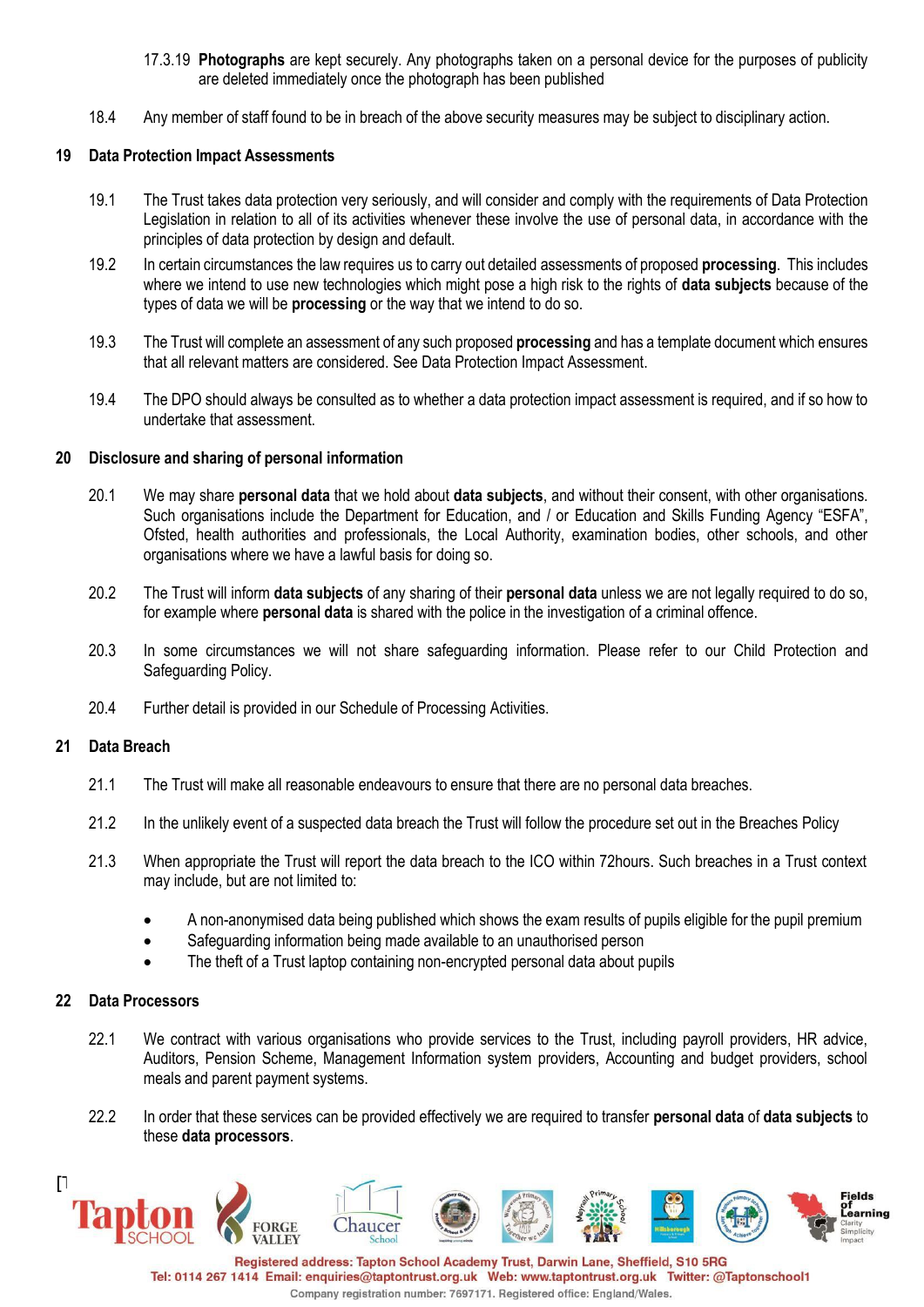- 22.3 **Personal data** will only be transferred to a **data processor** if they agree to comply with our procedures and policies in relation to data security, or if they put in place adequate measures themselves to the satisfaction of the Trust. The Trust will always undertake due diligence of any **data processor** before transferring the **personal data** of **data subjects** to them.
- **23 Contracts with data processors will comply with Data Protection Legislation and contain explicit obligations on the** data processor **to ensure compliance with the Data Protection Legislation, and compliance with the rights of** Data Subjects**.**

### **24 Images and Videos**

- 24.1 Parents and others attending Trust events are **not** allowed to take photographs and videos of those events for domestic purposes. For example, parents **cannot** take video recordings of a school performance involving their child. The Trust does prohibit this as a matter of policy.
- 24.2 As a Trust we want to celebrate the achievements of our pupils and therefore may want to use images and videos of our pupils within promotional materials, or for publication in the media such as local, or even national, newspapers covering school events or achievements. We will seek the consent of pupils, and their parents where appropriate, before allowing the use of images or videos of pupils for such purposes.
- 24.3 Whenever a pupil begins their attendance at the Trust they, or their parent where appropriate, will be asked to complete a consent form in relation to the use of images and videos of that pupil. We will not use images or videos of pupils for any purpose where we do not have consent.

#### **25 CCTV**

- 25.1 The Trust operates a CCTV system in various locations around the Trust to ensure it remains safe.
- 25.2 We do not need to ask individuals' permission to use CCTV, but we make it clear where individuals are being recorded. Security cameras are clearly visible and accompanied by prominent signs explaining that CCTV is in use.
- 25.3 Please refer to the Trust CCTV Policy.

## **26 Data protection by design and default**

26.1 We will put measures in place to show that we have integrated data protection into all of our data processing activities, including:

24.1.1 Appointing a suitably competent, trained and experienced DPO, and ensuring they have the necessary resources to fulfil their duties and maintain their expert knowledge

24.2.2 Only processing personal data that is necessary for each specific purpose of processing, and always in line with the data protection principles set out in relevant data protection law

24.3.3 Completing privacy impact assessments where the Trust's processing of personal data presents a high risk to rights and freedoms of individuals, and when introducing new technologies link to form

24.4.5 Integrating data protection into internal documents including this policy, any related policies and privacy notices

24.5.6 Regularly training members of staff on data protection law, this policy, any related policies and any other data protection matters; we will also keep a record of attendance

24.5.7 Regularly conducting reviews and audits to test our privacy measures and make sure we are compliant

24.5.8 Maintaining records of our processing activities, including:

• For the benefit of data subjects, making available the name and contact details of our Trust and DPO and all information we are required to share about how we use and process their personal data (via our privacy

Company registration number: 7697171. Registered office: England/Wales.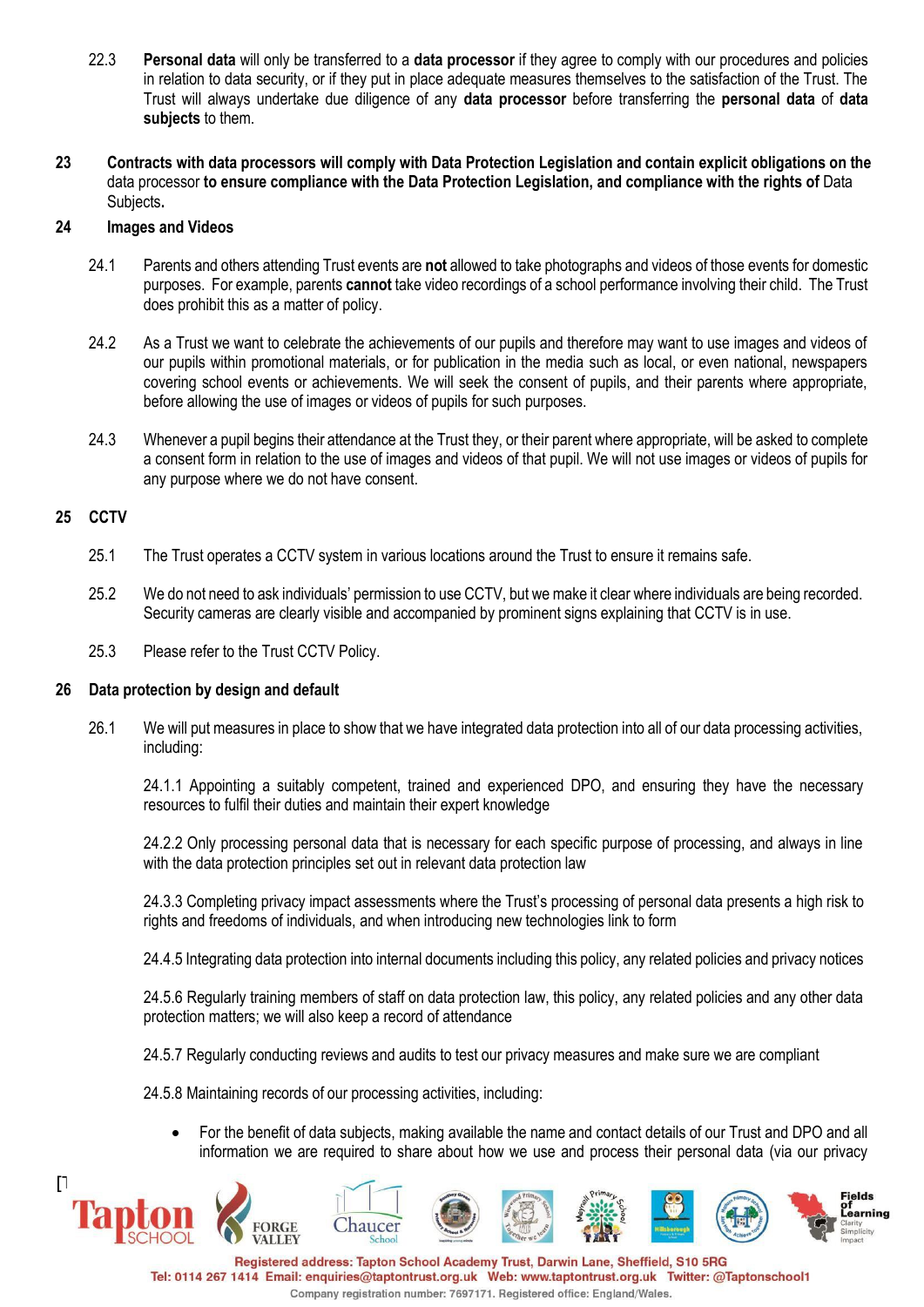- 27 **For all personal data that we hold, maintaining an internal record of the type of data, data subject, how and why we are** using the data, any third-party recipients, how and why we are storing the data, retention periods and how we are **keeping the data secure.**
- 28 Changes to this policy
	- 28.1 We may change this policy at any time. Where appropriate, we will notify **data subjects** of those changes.